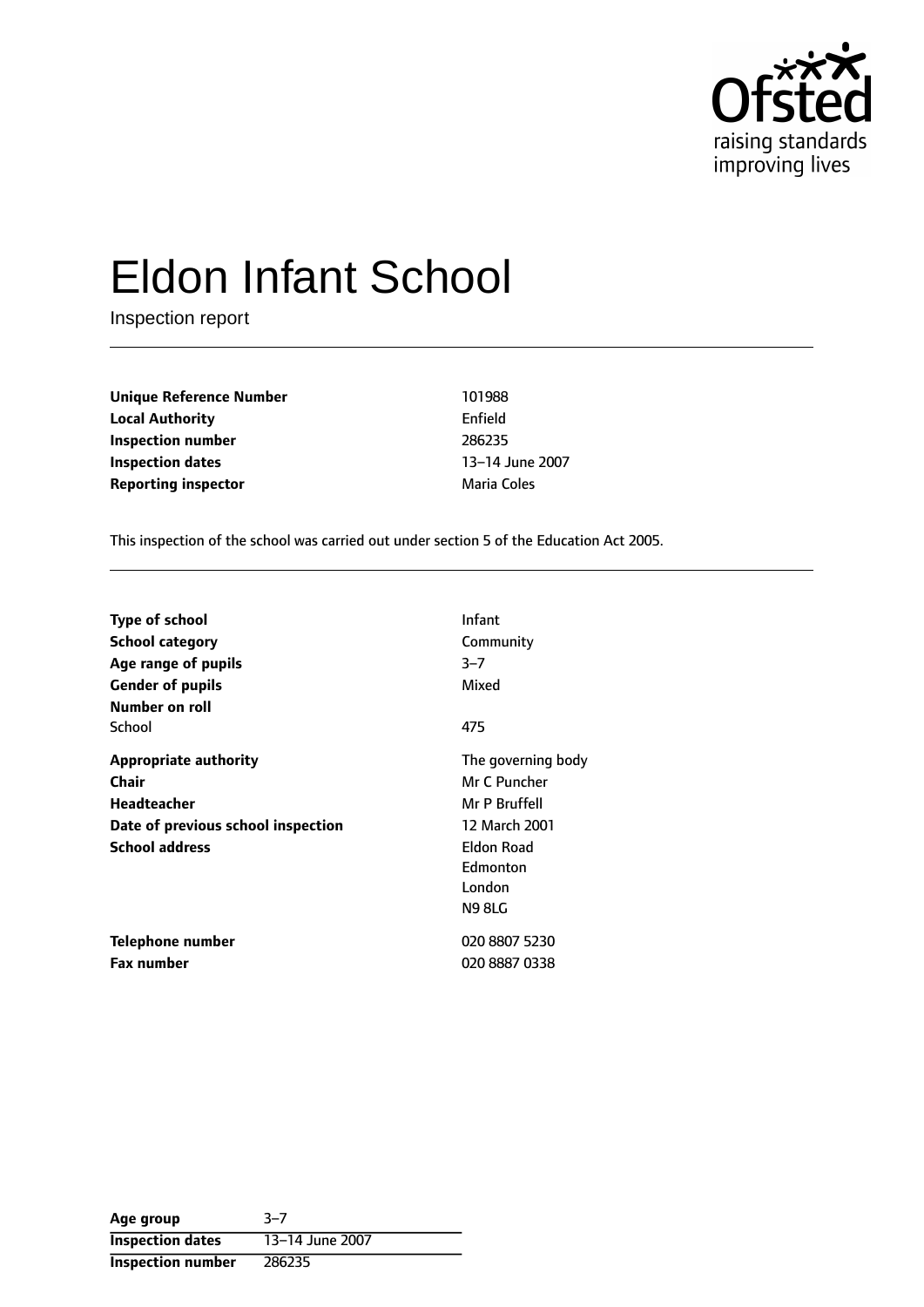.

© Crown copyright 2007

#### Website: www.ofsted.gov.uk

This document may be reproduced in whole or in part for non-commercial educational purposes, provided that the information quoted is reproduced without adaptation and the source and date of publication are stated.

Further copies of this report are obtainable from the school. Under the Education Act 2005, the school must provide a copy of this report free of charge to certain categories of people. A charge not exceeding the full cost of reproduction may be made for any other copies supplied.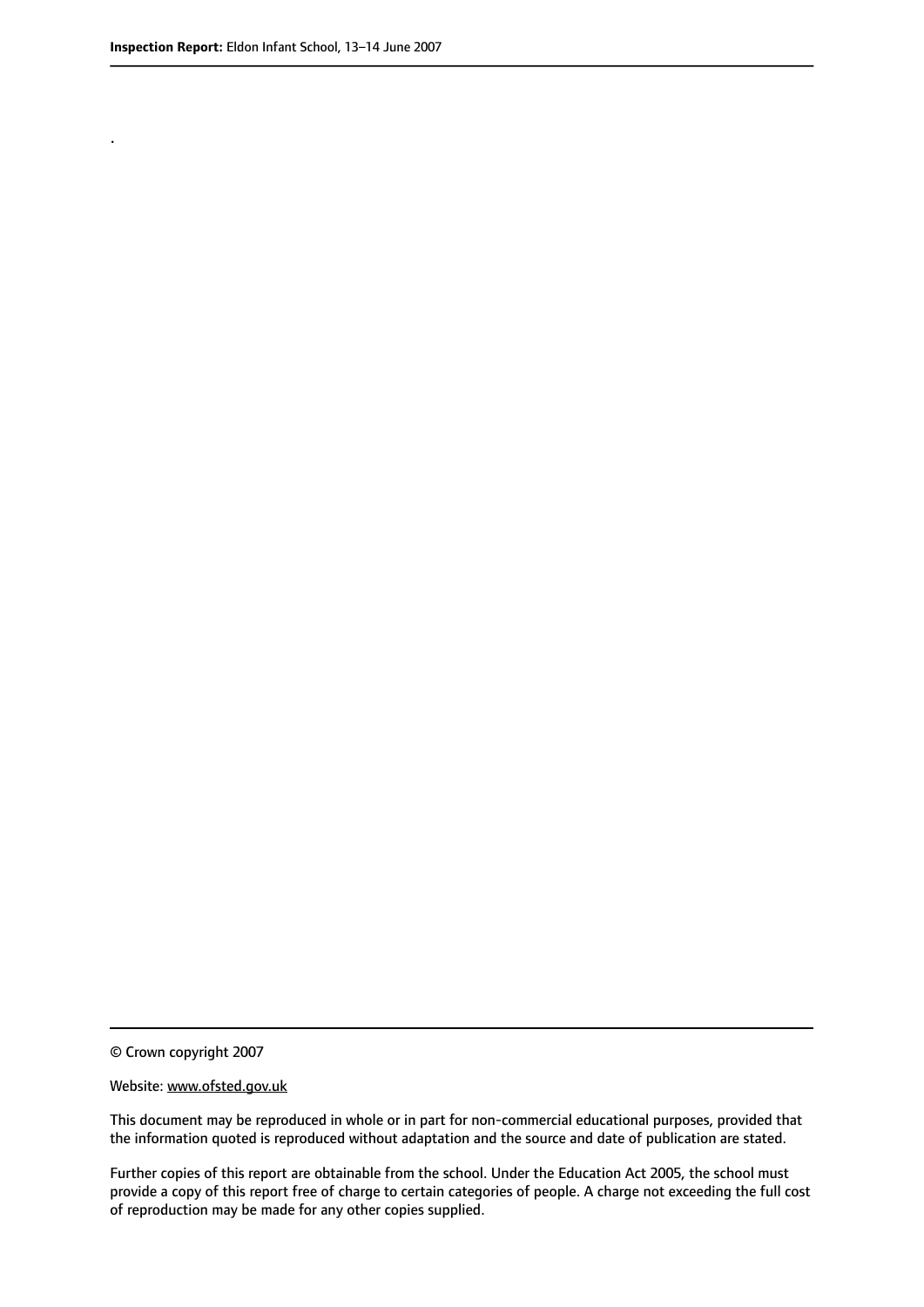# **Introduction**

The inspection was carried out by three Additional Inspectors.

## **Description of the school**

Eldon is a very large infant school with a Nursery, organised into 5 classes in each year group. It serves a culturally and socially diverse community in an area of high deprivation. The proportion of pupils eligible for free school meals is almost three times the national average. Most of the pupils are from different minority ethnic groups, including refugees and asylum seekers. A high proportion of the pupils are in the early stages of learning English. The number of pupils with learning difficulties and disabilities is above average. High proportions of pupils join or leave the school during the course of each year.

## **Key for inspection grades**

| Grade 1 | Outstanding  |
|---------|--------------|
| Grade 2 | Good         |
| Grade 3 | Satisfactory |
| Grade 4 | Inadequate   |
|         |              |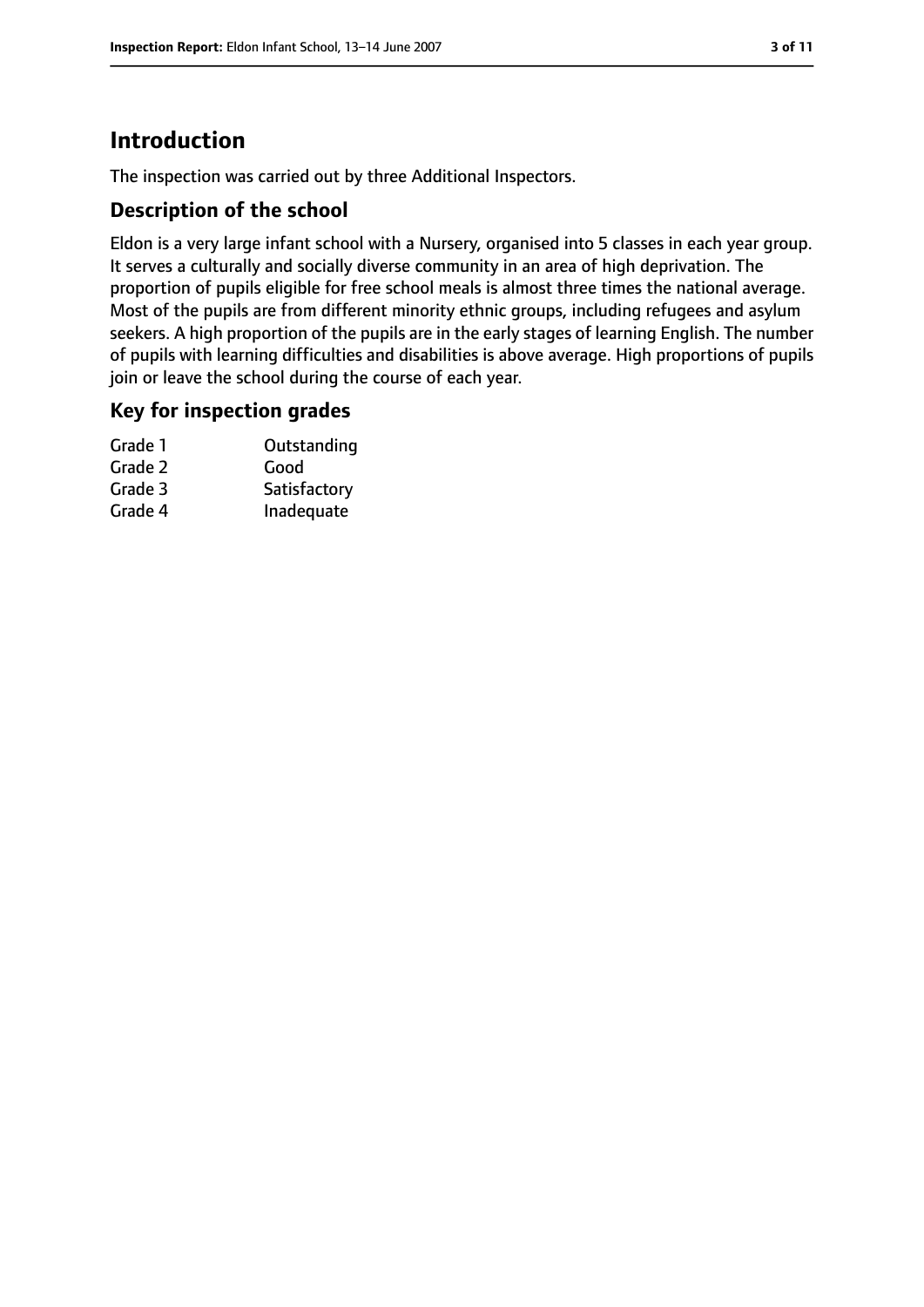# **Overall effectiveness of the school**

#### **Grade: 4**

The school is failing to provide an acceptable standard of education. In accordance with section 13 (3) of the Education Act 2005, Her Majesty's Chief Inspector is of the opinion that this school requires significant improvement because it is performing significantly less well than in all the circumstances it could reasonably be expected to perform. The school is therefore given a Notice to Improve. Significant improvement is required in relation to achievement, teaching and learning and the leadership of middle managers and governors.

Staffing problems have hindered improvementssince the last inspection. Since the appointment of a new deputy head teacher and the assistant headteacher, the senior headship team has a clearer picture of the strengths and weaknesses of the school, and now has a satisfactory capacity to improve. Many initiatives are new, but they are already beginning to have an impact on improving achievement. However, other teachers with leadership responsibilities do not have the necessary skills to support improvements. Governance is inadequate because governors do not hold the school to account well enough.

By the age of seven, the standards reached by pupils are exceptionally low and their academic achievement is inadequate. The large numbers of pupils at early stages of learning English as an additional language do not make enough progress, because provision to help them is inadequate. In the classes with the youngest pupils, in Nursery and Reception, there is not enough emphasis on the acquisition of basic skills. The impact of this persists in Years 1 and 2, where progress in English and mathematics continues to be slow.

Good relationships have been developed with parents who hold positive views of the school. One parent said, 'I feel happy that my child is enjoying a very peaceful atmosphere and environment among the other children who show good and moral behaviour'. Pastoral care is good and every effort is made to support and involve families and carers in school life. As a result, pupils are happy to come to school, behave well and form good relationships with adults and their peers.

Teaching is inadequate because it is not consistently good enough in all year groups to tackle the backlog of underachievement. Teachers' expectations of what pupils can achieve are too low, so that lessons are not pitched at a high enough level to improve standards. Marking and assessment are not pitched at the right level for pupils and do not help teachers to understand what to teach next, or help pupils to improve.

Attendance is now satisfactory due to measures the school has taken to improve it. As a result, pupils miss less school time than they did in the past.

## **What the school should do to improve further**

- Improve achievement throughout the school and raise standards through the use of assessment to inform teachers' planning
- Improve teaching by raising teachers' expectations, placing more emphasis on basic skills in the Foundation Stage, and improving the quality and use of assessments in planning and teaching.
- Ensure that teachers with leadership responsibilities acquire the necessary skills to be more effective, and that governors hold the school to account.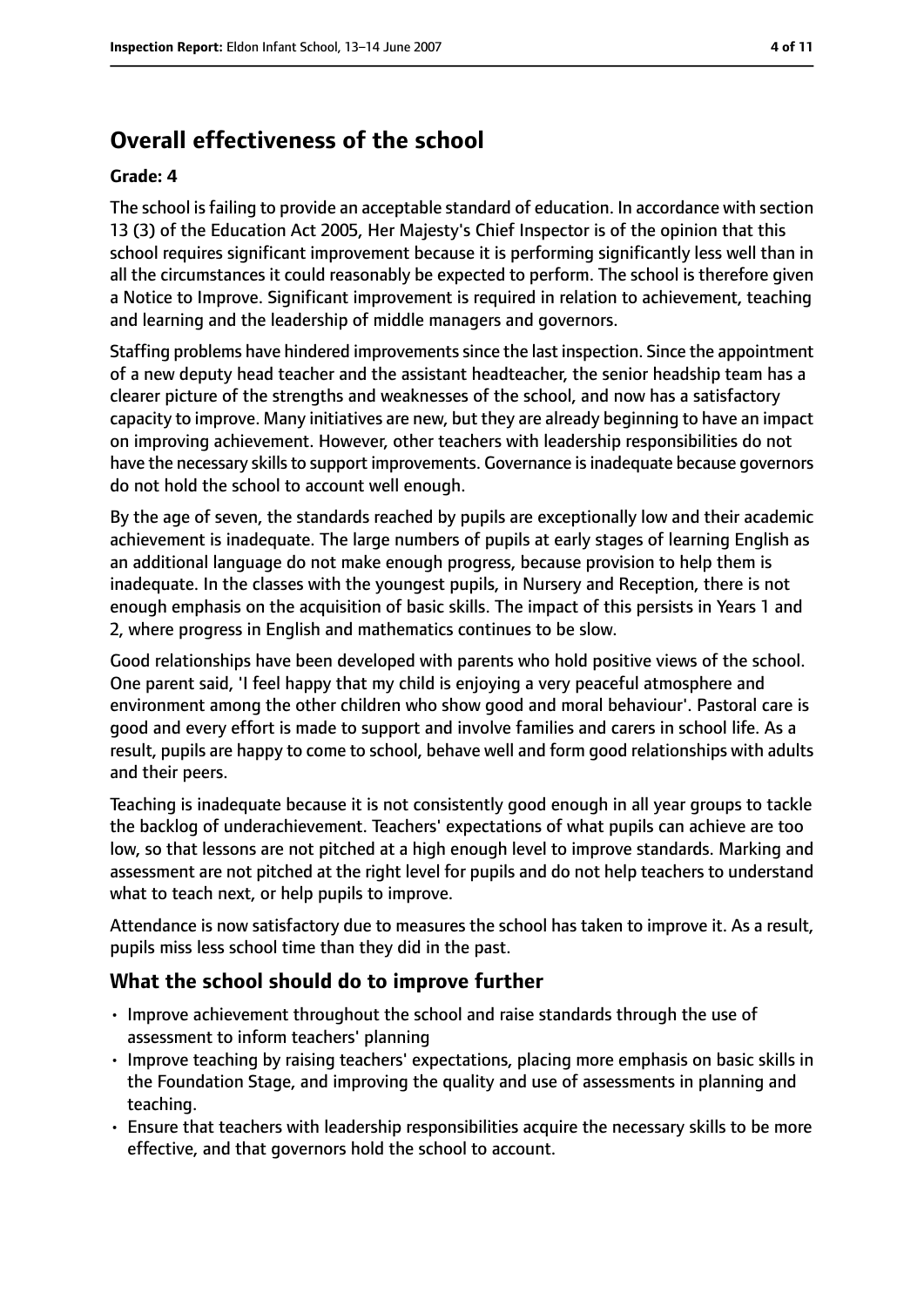# **Achievement and standards**

#### **Grade: 4**

Standards are exceptionally low and achievement is inadequate. Children enter the school with exceptionally low levels of attainment. National data shows that overall attainment at the end of Year 2 has been significantly below average for the last four years. The school has set challenging targets for the past two years but it has not met them and is unlikely to do so this year. Target setting and the introduction of a rigorous assessment system to track performance are only in their initial stages, having been introduced in January. However, already their impact is being demonstrated in some improvements in mathematics and reading.

Achievement in the Foundation Stage is inadequate. The progress children make from their significantly low starting points is only satisfactory in two areas of the Early Years curriculum; physical and creative development. Their progress in basic skills is well below that expected nationally.

# **Personal development and well-being**

#### **Grade: 3**

Personal development is satisfactory. Pupils enjoy school and show delightful enthusiasm for their work. One pupil said 'It's a happy sort of place. They help you to learn and you know more things.' Pupils show respect for each other and so they work and play well together. They carry out responsibilities confidently and the School Council is proud of the work they do for the school.

Behaviour overall is good but some inattentive behaviour occurs where pupils are not involved in interesting work. Attendance has steadily improved over recent years and is satisfactory because the school works hard to ensure that pupils attend regularly and punctually. Pupils understand the importance of a healthy diet and enjoy opportunities for exercise and games and after-school clubs.

Social, moral and cultural development is good and spiritual development is satisfactory. Pupils enjoy learning about other cultures and know that people have different faiths and lifestyles from theirs. Visitors, such as Balinese dancers and local and national political figures, enhance the experiences of pupils. However, pupils' basic skills in English, mathematics and science are inadequate and do not lay a firm foundation for them to lead economically secure lives in future.

# **Quality of provision**

## **Teaching and learning**

#### **Grade: 4**

Teaching and learning are inadequate overall so pupils do not make enough progress in English, mathematics and science. Teaching ranges from good to inadequate. Most of the lessons are taught to a satisfactory standard but only a few are taught well. Relationships between teachers and pupils are good and generally pupils behave well. In the better lessons, teachers use questioning strategies effectively, ensure the work is suitably matched to pupils' needs and, as a result, they make good progress. However, in a number of lessons the teaching is mundane and the level of challenge is incorrect. Teachers' expectations are too low and some teachers do not assess pupils' work accurately against national criteria, in order to plan the next steps.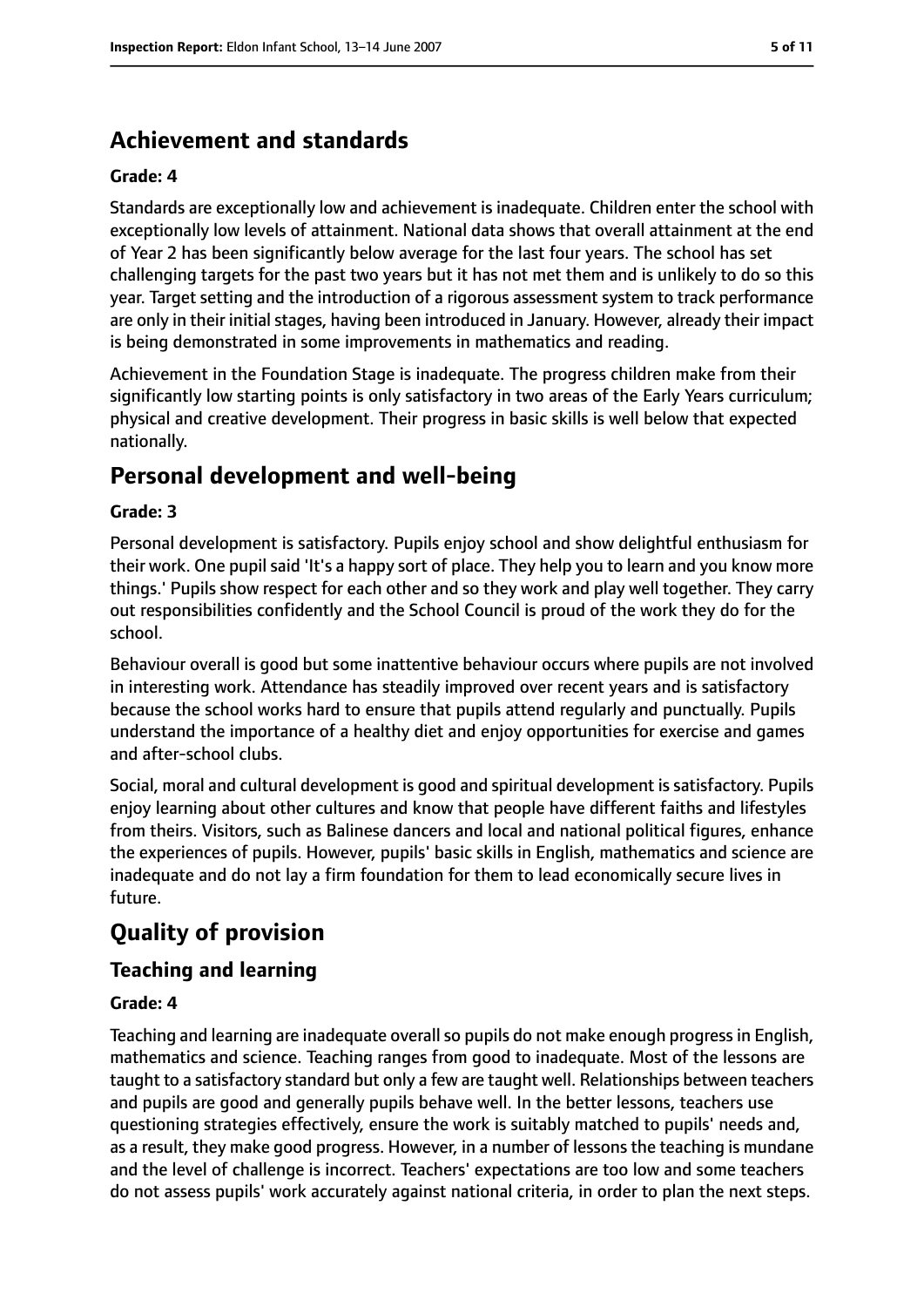In these lessons, the pace of learning slows and behaviour deteriorates. Pupils are not given clear targets in English and mathematics. Teaching assistants often work satisfactorily with groups or with individuals with learning difficulties and disabilities, but they are not always used to best effect while the whole class is being taught.

#### **Curriculum and other activities**

#### **Grade: 4**

The leadership team recognise that the curriculum is inadequate because it is not sufficiently well matched to the needs of learners. Plans are in place to strengthen cross-curricular links and to build on what pupils already know, understand and can do. Teachers are not consistently delivering a creative and exciting curriculum to promote enjoyment and interest in learning.

The curriculum in the Foundation Stage is inadequate because children's basic skills in literacy and numeracy are not developed sufficiently and not enough use is made of the outdoor environment to promote the children's physical and social skills. In Years 1 and 2, basic skills are not being consolidated through other subjects and this results in inadequate achievement. The curriculum to support pupils' personal development is satisfactory and enables them to gain a good understanding of healthy living, enjoy learning and behave well. The curriculum is enhanced effectively by a good range of clubs and activities. Visits and visitors to the school help to bring learning to life.

#### **Care, guidance and support**

#### **Grade: 3**

Although personal support and care for pupils are very strong, the weaknesses in academic guidance mean that care, guidance and support are only satisfactory. The school provides a very welcoming and caring haven for all. Staff know pupils well and assign a high priority to their care. Rigorous procedures for child protection and all aspects of health and safety are in place. Sensitive and well organised induction procedures ensure that new pupils settle into school well. Close supportive links are fostered with parents. The care provided by the school is extended through the good use of a range of agencies.

Tracking systems for monitoring pupils' attainment have only recently been introduced. This area of the school's work has been carefully reviewed and is being developed. Marking in pupils' books is not evaluative enough and targets, when they are set, are too general to make it very clear what pupils need to do to improve their work.

# **Leadership and management**

#### **Grade: 4**

Leadership and management, although inadequate overall, are improving. The newly appointed headship team is demonstrating satisfactory leadership with the potential to move this school forward. They have a clear understanding of the school's strengths and weaknesses. They are working together well to provide united and professional leadership, something that the headteacher has identified has been lacking in the past. As a result of their work, the school has clearer sense of direction and has called its staff to account through a new performance management system.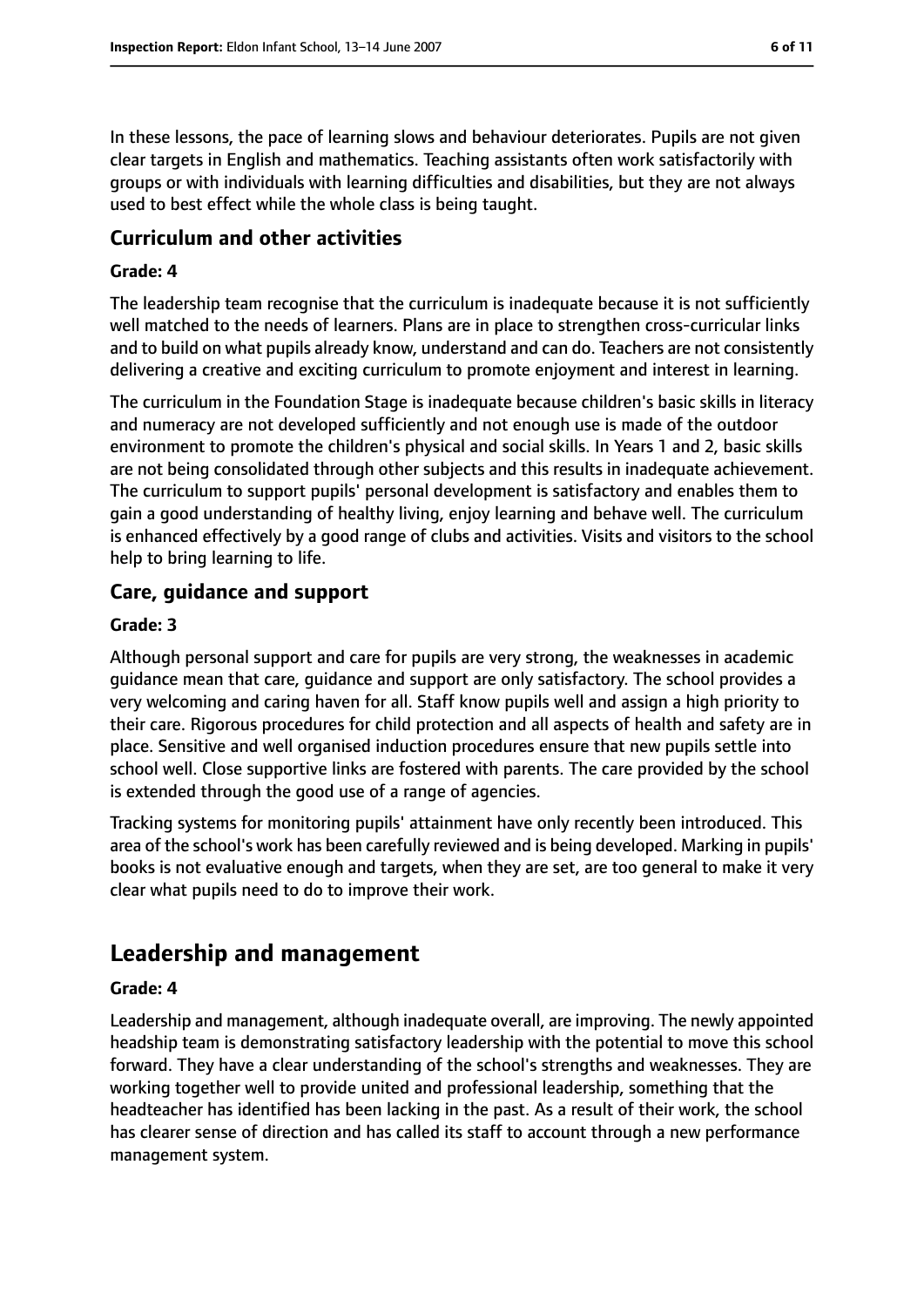The school has established many new and rigorous systems for monitoring provision and tracking pupils' progress, but the impact of these on achievement is not sharp enough because it is so new. The positive impact of initiatives is already beginning to demonstrate that the school has a satisfactory capacity to improve.

The school runs smoothly on a day to day basis. The school's middle management tier, provided by the subject leaders, is not good enough at present. They lack the subject knowledge and expertise to lead and improve standards in their subjects. There are some emerging pockets of good practice, for example in the leadership provided in English.

Governance is inadequate. Although it has been supportive, it has not sufficiently challenged nor called the school to account.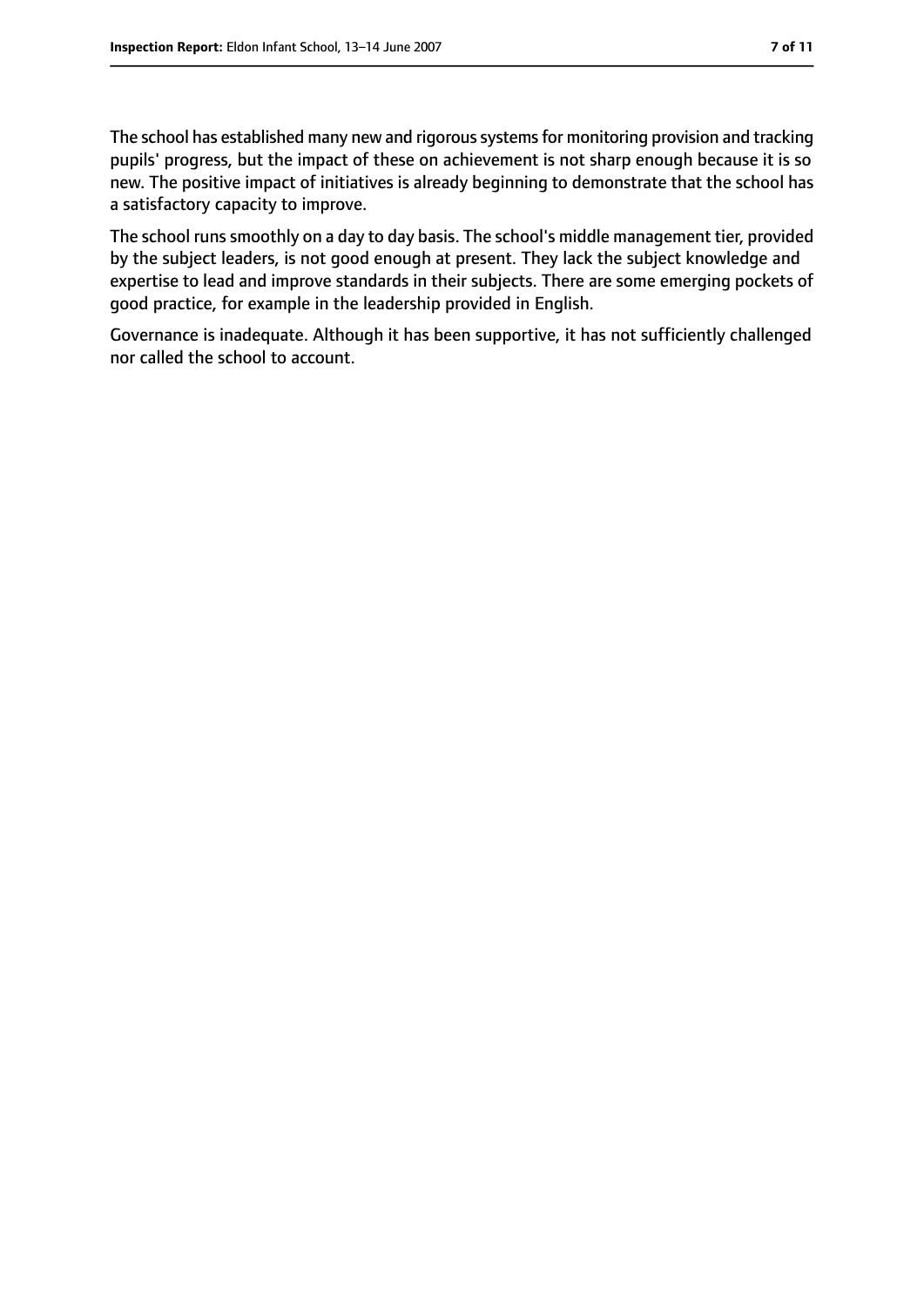**Any complaints about the inspection or the report should be made following the procedures set out in the guidance 'Complaints about school inspection', which is available from Ofsted's website: www.ofsted.gov.uk.**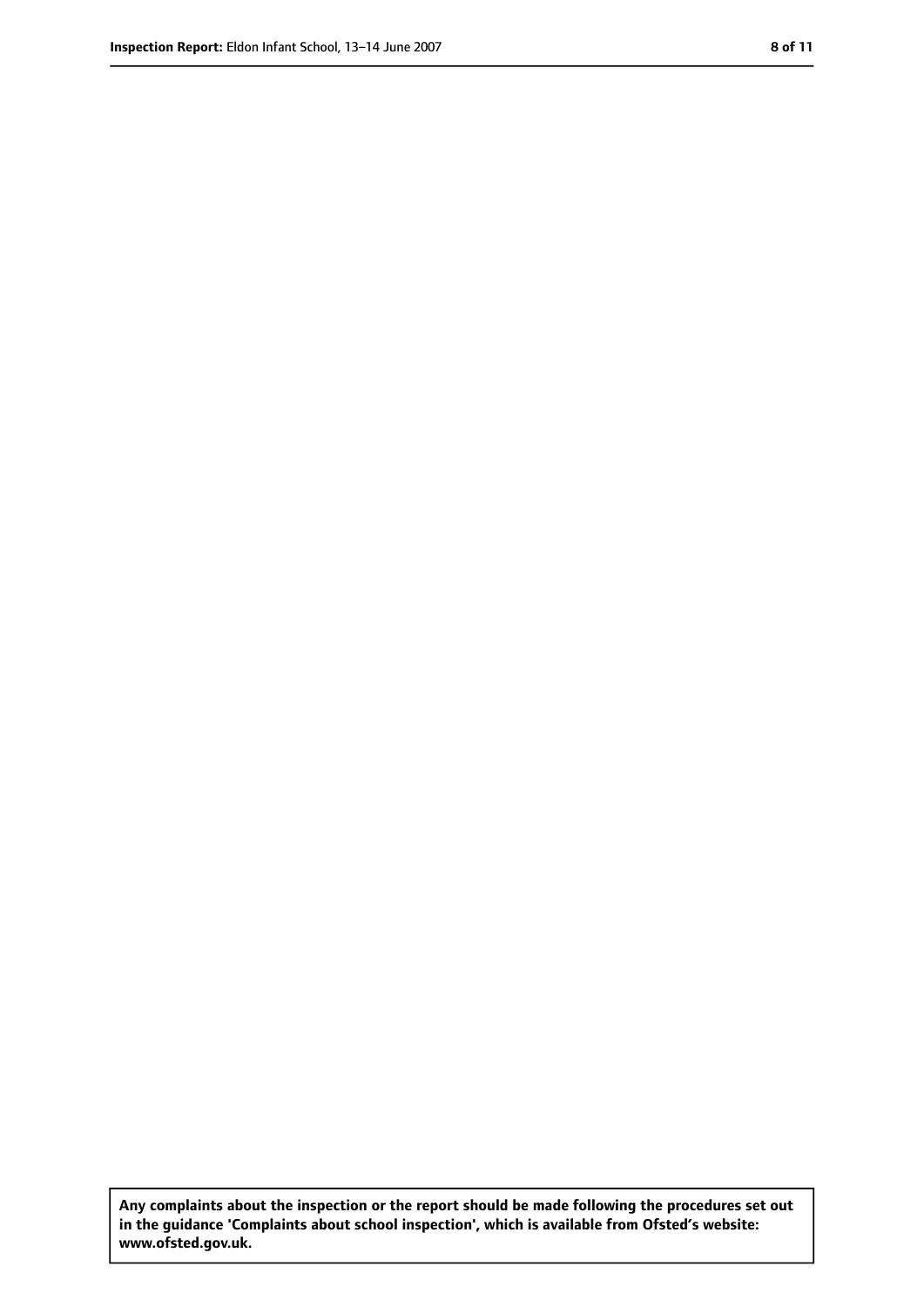#### **Annex A**

# **Inspection judgements**

| Key to judgements: grade 1 is outstanding, grade 2 good, grade 3 satisfactory, and grade 4 $\,$ | <b>School</b>  |
|-------------------------------------------------------------------------------------------------|----------------|
| inadequate                                                                                      | <b>Overall</b> |

# **Overall effectiveness**

| How effective, efficient and inclusive is the provision of education, integrated<br>care and any extended services in meeting the needs of learners? | Д  |
|------------------------------------------------------------------------------------------------------------------------------------------------------|----|
| How well does the school work in partnership with others to promote learners'<br>well-being?                                                         |    |
| The quality and standards in the Foundation Stage                                                                                                    |    |
| The effectiveness of the school's self-evaluation                                                                                                    |    |
| The capacity to make any necessary improvements                                                                                                      |    |
| Effective steps have been taken to promote improvement since the last<br>inspection                                                                  | No |

## **Achievement and standards**

| How well do learners achieve?                                                                               |  |
|-------------------------------------------------------------------------------------------------------------|--|
| The standards <sup>1</sup> reached by learners                                                              |  |
| How well learners make progress, taking account of any significant variations between<br>groups of learners |  |
| How well learners with learning difficulties and disabilities make progress                                 |  |

## **Personal development and well-being**

| How good is the overall personal development and well-being of the<br>learners?                                  |   |
|------------------------------------------------------------------------------------------------------------------|---|
| The extent of learners' spiritual, moral, social and cultural development                                        |   |
| The behaviour of learners                                                                                        |   |
| The attendance of learners                                                                                       |   |
| How well learners enjoy their education                                                                          |   |
| The extent to which learners adopt safe practices                                                                |   |
| The extent to which learners adopt healthy lifestyles                                                            |   |
| The extent to which learners make a positive contribution to the community                                       |   |
| How well learners develop workplace and other skills that will contribute to<br>their future economic well-being | 4 |

# **The quality of provision**

| How effective are teaching and learning in meeting the full range of the<br>learners' needs?          | $\Delta$ |
|-------------------------------------------------------------------------------------------------------|----------|
| How well do the curriculum and other activities meet the range of needs<br>and interests of learners? | Δ        |
| How well are learners cared for, quided and supported?                                                |          |

 $^1$  Grade 1 - Exceptionally and consistently high; Grade 2 - Generally above average with none significantly below average; Grade 3 - Broadly average to below average; Grade 4 - Exceptionally low.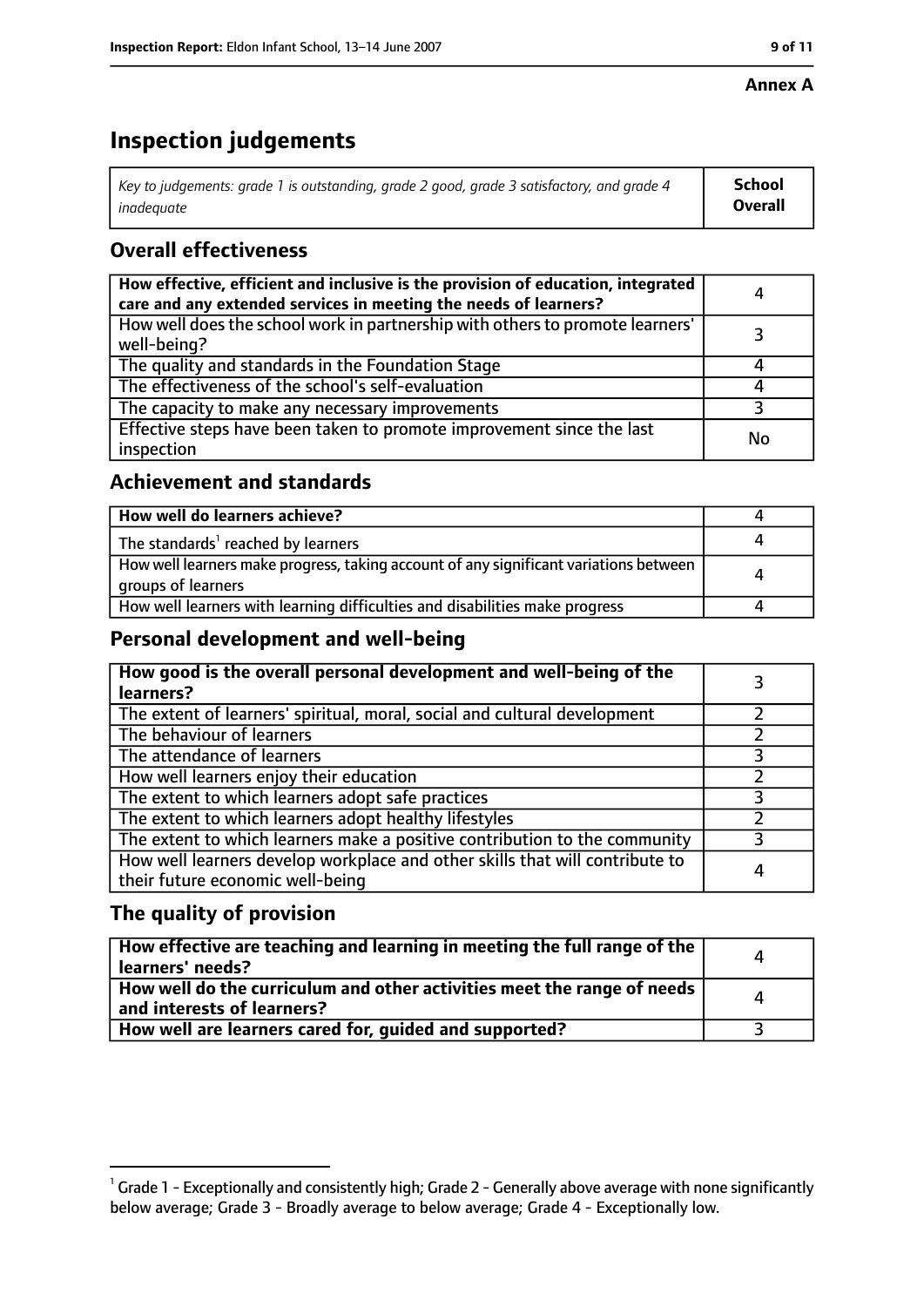# **Annex A**

# **Leadership and management**

| How effective are leadership and management in raising achievement<br>and supporting all learners?                                              |     |
|-------------------------------------------------------------------------------------------------------------------------------------------------|-----|
| How effectively leaders and managers at all levels set clear direction leading<br>to improvement and promote high quality of care and education |     |
| How effectively performance is monitored, evaluated and improved to meet<br>challenging targets                                                 | 4   |
| How well equality of opportunity is promoted and discrimination tackled so<br>that all learners achieve as well as they can                     | 4   |
| How effectively and efficiently resources, including staff, are deployed to<br>achieve value for money                                          | 4   |
| The extent to which governors and other supervisory boards discharge their<br>responsibilities                                                  |     |
| Do procedures for safequarding learners meet current government<br>requirements?                                                                | Yes |
| Does this school require special measures?                                                                                                      | No  |
| Does this school require a notice to improve?                                                                                                   | Yes |